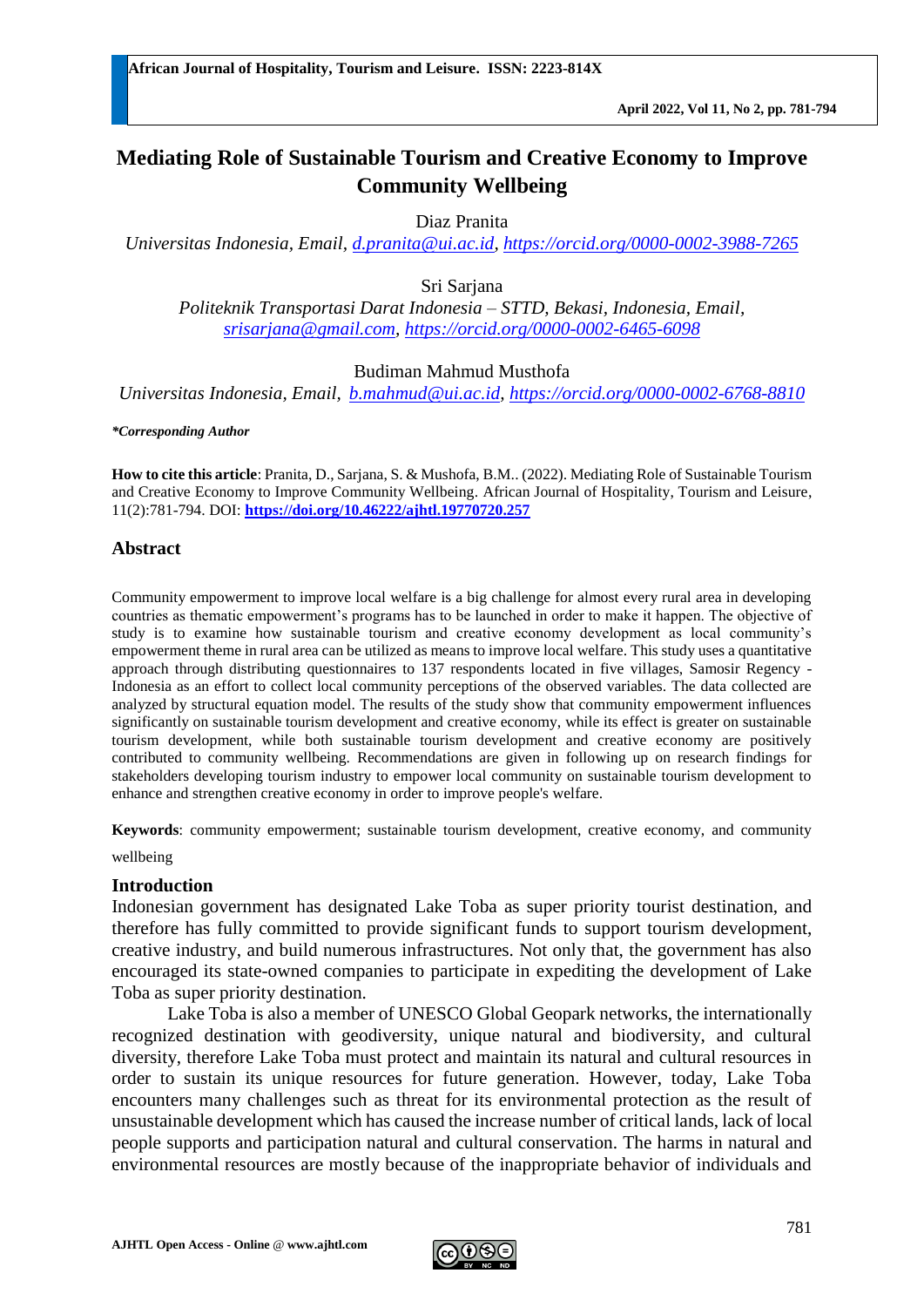

organizations as the result of their unsustainable exploitation activities on natural resources, unfavorable legal provisions on natural environment, mass and traditional market structure that does not support environmental preservation, lack of conservation knowledge and information, and less environmental friendly political process in the government (Harahap, 2017). Building natural conservation awareness and community commitment to ensure quality dan sustainability of nature, as well as ensuring the continuity of Lake Toba as a giant reservoir, habitats to biodiversity, and source of food and energy, are urgent while local community participation and supports in conservation and sustainable development should be gained.

Community empowerment is one of the biggest challenges and a major trust factor in Lake Toba. Empowerment is the power to do something individually or collectively to increase the capacity and assets in the local community. Empowering community requires collective interaction and action. Community empowerment according to Constantino et al. (2012) is determined by the level of local community participation. While Harahap (2017) suggests to increase local people's skills in managing Lake Toba area through sustainable development and tourism service trainings, empowering people in forest, land, and water's conservation, structuring fishery's zone in Lake Toba waters, as well as increasing collaboration among all stakeholders in conserving Lake Toba area and improving education system to increase human resources quality. In the context of conservation, local participation supports are to have thorough knowledge of natural resources value in the area, the right to transaction and manage their resources, the structure of political organization within the community, and collaboration between stakeholders. In addition, Constantino et al. (2012) also stated that empowering the community can be done by intensifying local participation, increasing local education, providing community feedback, choosing the right agent of change, increasing monitoring, marketing monitored resources, and including local communities in wider political life.

The goal to be achieved from community empowerment is the welfare of the community as a whole (Soedarto et al*.*, 2016). Currently, community welfare level in Lake Toba is still low. To increase the level of welfare, people still expect support from outside parties such as the central and local governments, the corporate social responsibility programs, and so on. According to Atkinson et al. (2017), community welfare means living together in a society that considers the level of welfare of each individual in the community.

Al-Dajani and Marlow (2013) stated that entrepreneurship is not only an economic activity to improve people's welfare but also an activity to determine the socio-political level in a community. The entrepreneurial activities proposed in this study are creative economic activities that focus more on vocational and skills aspects as it is easier to learn and can quickly increase people's income through exploring local business in a local wisdom content (Syamsir, 2016). According to Farsani et al. (2011), local produce and handicrafts as geo products and involvement in geo tourism are the productive community empowerment activities in geopark initiatives. Geo tourism is a relatively new tourism approach which is aimed at helping travelers to understand about natural resources, local people's cultural identity and ways of preserving them (Gordon, 2018). Developing geo tours, products, museums, ports, restaurants and culinary through local communities' involvement are of geoparks' innovative strategies to promote local economy and public knowledge on geology and the preservation of geological heritage.

Khalid et al. (2019) states that the development of community-based tourism is very effective in ensuring sustainable tourism development success through a process of increasing welfare through involvement in tourism activities, as well as conserving natural resources. The success of community-based sustainable tourism development determined by an improved quality of life of local people and poverty reduction while ensuring natural and cultural environment preservation, of which required good planning and management (Sutrisna et al.,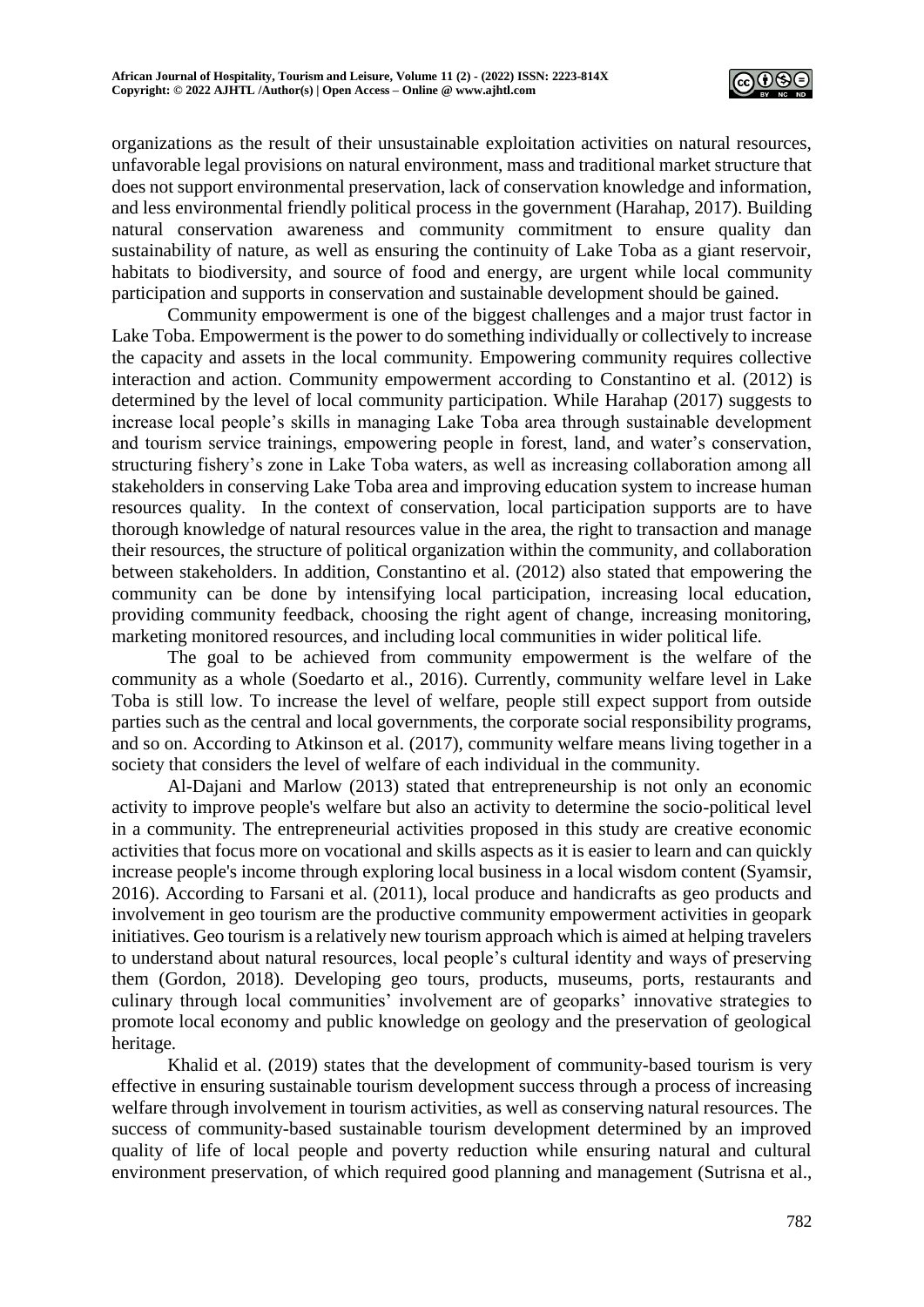

2020). According to Khalid et al. (2019), sustainable tourism development not only has an impact on economic growth but it is also able to meet tourists' needs, improve community's quality of life and maintain physical environmental conditions for next generation which is very relevant to the development of geoparks in Lake Toba. Therefore, this paper is intended in developing the best model for community empowerment in order to improve local community wellbeing.

## **Literature review**

Community empowerment is required for successful sustainable tourism development which is intended to achieve community welfare (Khalid et al*.*, 2019) while community empowerment to sustainable ecotourism management in order to get local welfare (Butarbutar & Soemarno, 2012). Community empowerment is also important to creative economy program in order to get people prosperity (Syahrullah & Muhtadi, 2021), while its activities can also serve as tourist attraction and source of creative economy development (Setiawati, 2020). Furthermore, (Ratna et al*.*, 2021)) believes that its application in creative economy can also be extended as disaster risk reduction strategy in Indonesia, as well as a strategy to develop creative economy (Maryani, 2022) especially the concept of local wisdom based creative economy.

Zastrow (2017) defines empowerment as efforts and activities to enable individuals, families, groups and communities in improving their personal, interpersonal, socio-economic, political power and influence and change their situation for the better. Adi (2013) mentions empowerment process to help local people gain powers to make decisions and determine actions that they will take for themselves, while reducing the effects of personal and social barriers in taking the actions. He believes that empowerment could be achieved by increasing the ability and self-confidence of local people to use the power that they have which is gained by power transfer from their daily environment, while (Ife, 2016) states that empowerment is aimed to improve the power of the disadvantages. The application concept of empowerment is explained by Adi (2013) who categorizes empowerment as a program and a process. Empowerment as a program ideally goes through the activity stages in achieving goals and determining time frame. Community empowerment as a process is an ongoing activity as long as the community still wants to make changes and improvements, and is not just fixated on one program. When we look at the community empowerment process, it is not only talking about increasing the capacity of the community, but in this case, it is also important to look at the assets that exist in the community. These assets can be used as capital in community empowerment. Adi (2013) categorizes community assets as capital, including: physical, financial, environmental, technological, human, social and spiritual capitals.

Empowerment is the freedom to do something that they want, as part of large communities in both individual and collective levels, as a useful tool to capacities and local communities' assets improvement individually or collectively, and requires community member's engagement and collective action rather than individual (Khalid et al., 2019). The process of community empowerment as dimensions of community empowerment in this research consists of community resource or asset identification, empowerment actors' ability, empowerment process, and empowered local community. Community resource identification is the community's realization and knowledge on their resources or assets. In tourism sector, it means the awareness of those assets that can contribute positively towards tourism and economic development in their area. The indicators according Adi (2013) and Khalid et al. (2019) are trust and caring for other people in community to support empowerment and tourism development or social capital, and adequate natural and cultural resources in community supports empowerment or local resources or natural and cultural capital. Empowerment actors are the parties involved in the community empowerment process from the preparation stage,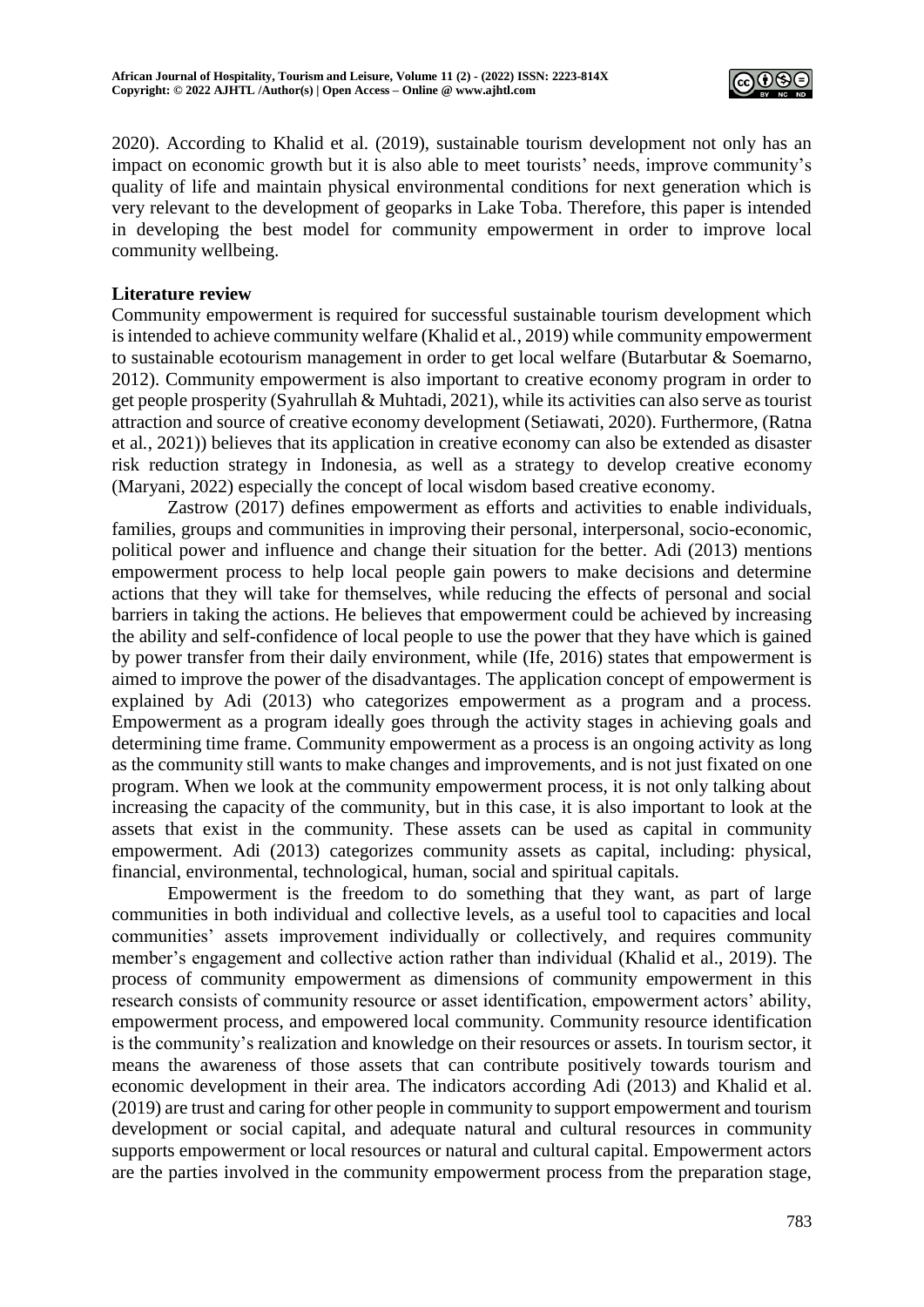

implementation process, evaluation to program sustainability (Ani et al*.*, 2017). Empowerment actors' abilities are indicated by the ability of community leaders to move the community determines the success of the program, the adequate abilities (knowledge and skills) of the actors to develop organizations that could mobilize community participation as the essential factor to ensure the success of community empowerment programs. Community empowerment as a process is an ongoing activity (on-going) as long as the community still wants to make changes and improvements, and is not just fixated on one program. While Adi (2013); Ife (2016); Khalid et al. (2019) indicate quality of community involvement in the program implementation process; and benefits or impacts felt by the community from the implementation of the empowerment program as the criteria to the empowerment process. It is the condition that the community has power, strength or ability to identify potentials and problems as well as determine alternative solutions independently which is indicated by the ability of the community to increase their capacity to gain access to regional development; and the ability to cooperate and social solidarity for independence (Khalid et al*.*, 2019).

Sustainable tourism development is tourism development contributing to economic growth for local community, fulfilling tourists' needs, increasing quality of life for residents, and preserving physical environment for future generations (Khalid et al., 2019). Sustainable tourism is also believed to contribute on the withstanding of global climate change program by reducing fossil energy consumption and encouraging the use of renewable energy sources in tourist destination (Calderón-Vargas et al., 2021). Community attitudes towards tourism activities are also very important for sustainable tourism development in order to analyze the attitudes of local residents towards sustainable tourism development (Obradović et al*.*, 2021). The dimensions of sustainable tourism development are the identification of tourism resources, the conservation of tourism resources, the development of tourism based on the economy, and stakeholder engagement. Identification of tourism resources are measured by cultural wealth, historical site improvements, and managed natural wealth as tourist attraction. The conservation of tourism resources indicators are nature protection to be enjoyed by future generations; tourism development which addresses negative environmental impacts; and cultural preservation. The development of economy-based tourism is determined by tourism promotion funds to increase economic growth; and long-term tourism development to improve the economy. While stakeholder engagement's indicators are a continuous monitoring of tourism development on level of business actors' satisfaction in running tourism business; the benefits of local community's improved quality of life; and tourist satisfaction with tourism services.

Sustainable development limits tourism development that involves different actors in the operation of tourist sites according to the priority scale with more emphasis on social, economic and natural sustainability aspects, especially the orientation of green tourism development, steady conditions, and de-growth (Sørensen & Grindsted, 2021). Mobilizing resources and capabilities is one of the key success factors and solving challenges in implementing a successful navigation system oriented towards tourism sustainability (Mwesiumo et al., 2022). Business performance plays an important role in maintaining the company's adaptive resilience as an effort to develop sustainable tourism (Sobaih et al., 2021). Tourism development that does not apply sustainable guidelines properly can have a negative impact on improving the tourism industry in the future (Birendra et al., 2021). The values and way of life of indigenous peoples are in line with the Sustainable Development Goals agenda and can be used to advance this agenda further, including through an appreciation of the intrinsic relationship between nature and culture (Scheyvens et al*.*, 2021).

According to (Florida & Adler, 2020), creative economy is increasingly an important driver of innovation, employment and economic growth. Creative economy is illustrated as a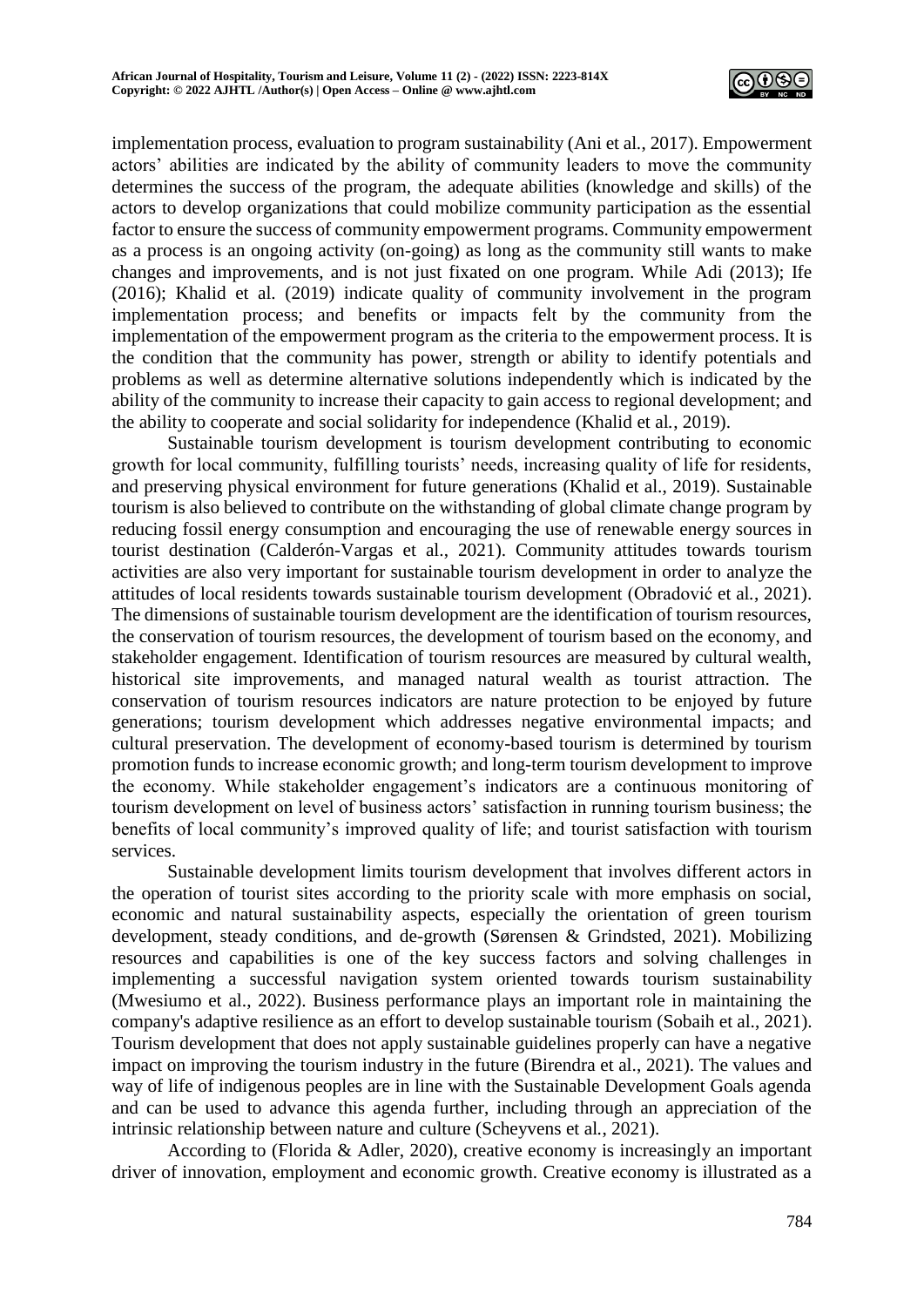

rapidly changing phenomenon as an attempt to attract economic development as well as sociocultural development in the form of heritage and new cultural forms at the expense of policy objectives (Pratt, 2021). Creative economy as a new economic concept supported by information that is up to date and high creativity through the development of ideas and knowledge originating from human resources so as to affect product competitiveness (Wahono et al., 2021). Creative industries are linked to origin activities for individual creativity, skills and talents which have the opportunity for wealth and job creation on the intellectual property's generation and exploitation (Cunningham et al., 2002). Information, immaterial, and knowledge economy are of the terminology for creative economy (Bouquillion & Le Corf, 2010). The dimension of creative economy is creative assets, economic, technology, sociocultural, and tolerance indicators. The measurement of creative assets dimension is assessment on the diversity of cultural properties, and the number of creative human resources. The economic indicators are assessments of number of fields of work for creative activities, support facilities for community's creative economy growth and entrepreneurship. Technology is measure by adequate creative economy knowledge, optimal use of information technology. Socio culture is indicated by harmonious social life; and ability to build a creative climate. While the building blocks of tolerance are society who open to new ideas, newcomers and differences.

The creative economy provides reflection on a policy scale at the national or international level that is able to increase ties in various cultural, regional and socialinstitutional fields which aims to provide a role in the creative sector in the regional economy and make an important role in the pattern of local economic development (Boccella & Salerno, 2016). Strengthening the creative economy can be developed based on creative assets that have the potential to improve economic growth with a high level of diversity (Sopanah et al., 2018). The contribution of the creative economy requires intermediary agencies that represent the government and policymakers as the first parties, while creative practitioners and microbusinesses as the other parties to control creative production and guarantee creative practitioners in line with quality economic and cultural policies (Munro, 2017). The creative economy includes various activities based on creativity and original values that are generated and can be applied as an effort to encourage economic growth to avoid a crisis, including by developing creative industries that come from several resources, especially creativity, skills, and individual talents so that they have the potential to create new job opportunities (Veselá  $\&$ Klimová, 2014). The creative economy is based on the ownership of intellectual property from various resources, and is accompanied by the emergence of several problems including financing, accounting services and content caused and product measurement according to standards, in addition to class differences created during the development of creative economics that can result in social segregation (Boǧa & Topcu, 2020).

Community wellbeing is the fulfillment condition of the citizen's material, spiritual and social needs in order to live decently and be able to improve themselves, so that they can perform their social functions accordingly (Undang-Undang-Republik-Indonesia, 2009). Community wellbeing can be achieved through targeted steps taken by community associations, the various partnerships involved and through beneficial government policy measures (Gillam & Charles, 2019). It is the combination of social, economic, environmental, cultural and political conditions that individuals and their communities identify as important for them to develop and fulfill their potentials (Wiseman & Brasher, 2008)(Atkinson et al., 2017). It is understood primarily as individual attributes that can be aggregated for specific population groups, or as something more than individuals that reflect collective experiences in a community context.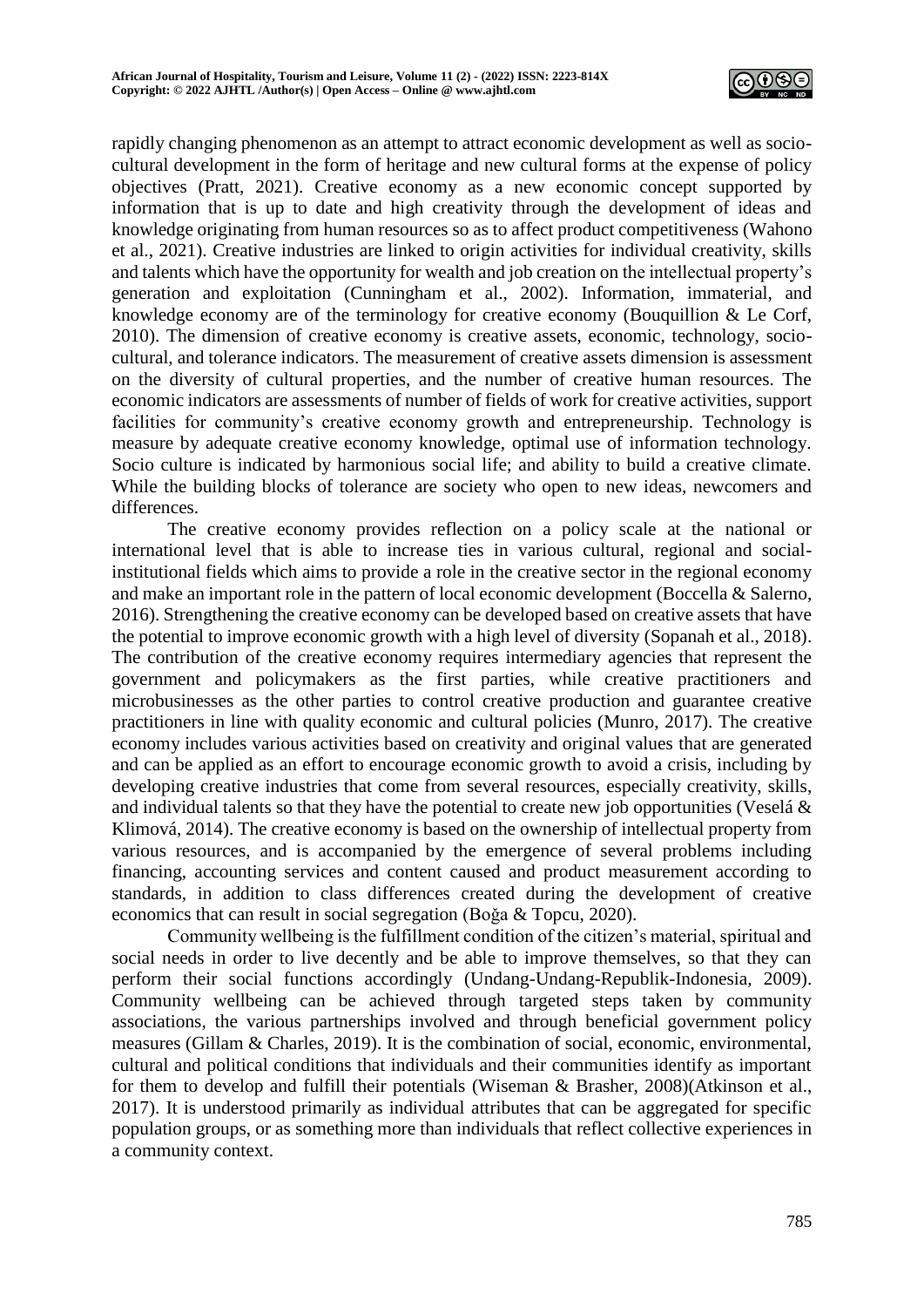

Destination development and marketing requires a new approach in tourism marketing that is directed to focus on sustainability and in line with the concept of community welfare that is adapted to the characteristics of tourists and community aspirations (Moscardo & Murphy, 2016). The dimensions that form the basis for improving community welfare include perceptions related to services, facilities, community spirit and trust in various phases of development even with limited resources and capacities (McCrea, Walton & Leonard, 2019). Negative factors that affect the level of community welfare include the perception of the community regarding slum areas, the discovery of several cases of systemic racism and increasing inequality, in addition to the environmental impacts caused by industrial and urban pollution, and the occurrence of environmental disasters (Gillam & Charles, 2019).

Community wellbeing dimensions are quality of life, individual welfare, community vitality, socio cultural, economic and political welfare. Quality of life dimension consists of decent income, and adequate infrastructure that supports community activities. Individual welfare is supported by people enjoying daily work, and high motivation to achieve personal goals. Community vitality indicators are how proud the community to be part of the Toba, and their active participation in community activities. Socio-cultural welfare consists of mutual trust among citizens, a sense of belonging in society, and arts and culture to support the strengthening of identity. Economic welfare indicators are the availability of natural resources to support community's economy and their ability to manage economic life to ensure the necessities of life. Political welfare is determined by community's ability to influence decision making and the well channeled of people aspiration or the political voice of local people.

## **Methodology**

This study implements a quantitative approach through hypothesis testing based on the influence between the variables studied. The influence test between variables was applied to the four variables studied, including community empowerment, sustainable tourism, creative economy and community wellbeing. The distribution of the questionnaires was distributed to five villages in the Samosir region, South Sumatra, Indonesia, including Janji Raja, Tanjung Bunga, Boho, Aek Sipitudai, Sitio-Tio. A one shoot random sampling was applied in the collection of primary data. A set of questionnaire was prepared to measure public perception in a Likert scale of 1 - 5 and the collected data was then analyzed by Lisrel software using Structural Equation Modeling (SEM).

Hypotheses of this study can be described as follows:

 $H_1$  = Community empowerment has a significant effect on sustainable tourism *development*

 $H_2 =$  *Community empowerment has a significant effect on creative economy* 

*H<sup>3</sup> = Sustainable tourism has a significant effect on community wellbeing*

*H<sup>4</sup> = Creative economy has a significant effect on community wellbeing*

## **Results and discussion**

The goodness of fit is the overall statistical research model test to evaluate the fitness of a model whether the theorical based model fits the empirical data or the resulting model that describes actual conditions. As a statistical test, SEM can explain the strength of a model in a number of index criteria to assess model's suitability. The following are the results of the Goodness of fit of this study.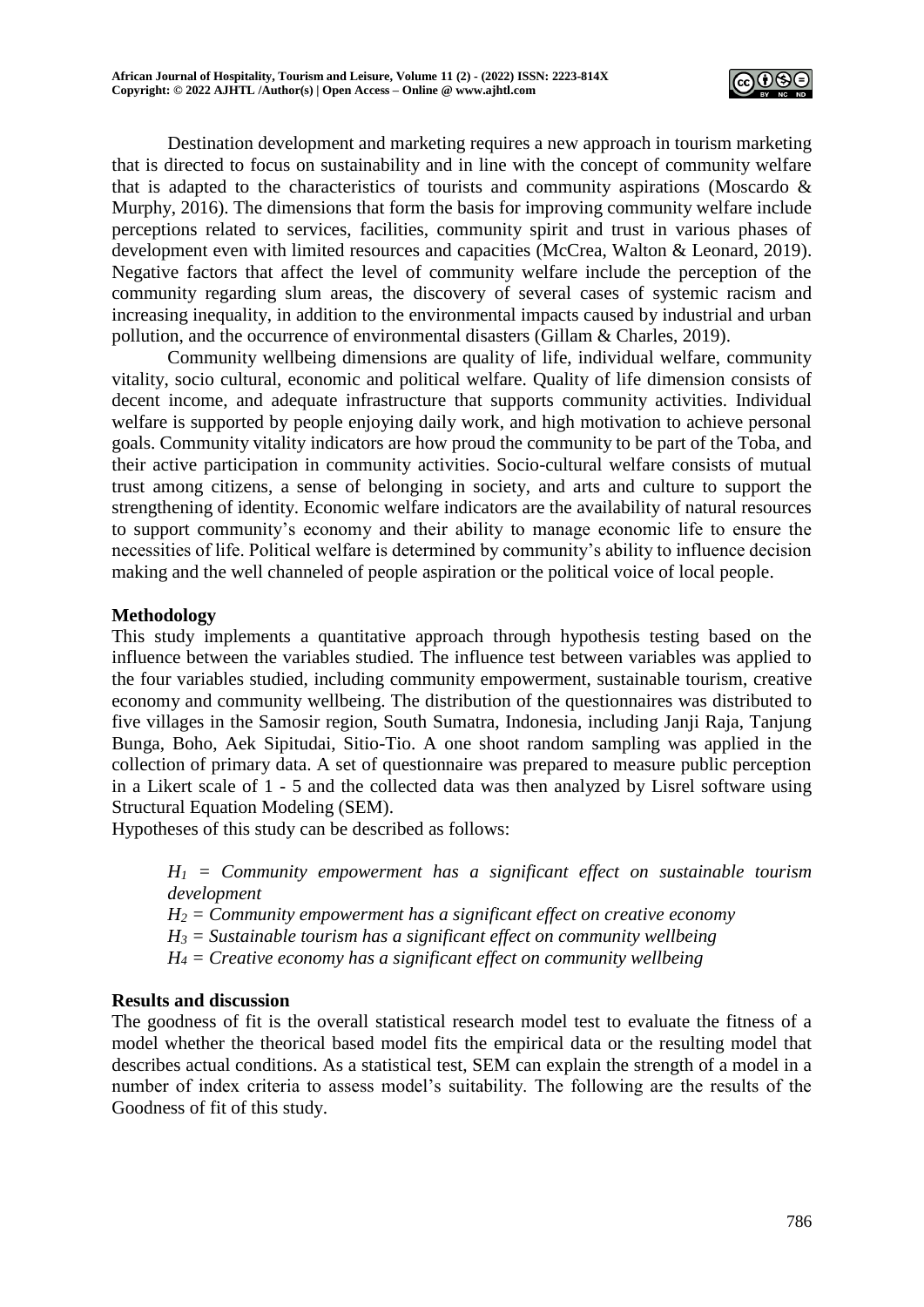

| No.            | Degree of Fit                           | Value              | Acceptance level                                | Conclusion |
|----------------|-----------------------------------------|--------------------|-------------------------------------------------|------------|
|                | Chi Square                              | 588.98             | $P$ –value $> 0.05$                             | Close Fit  |
|                |                                         | P -value $= 1.000$ |                                                 |            |
| 2              | Goodness of Fit Index (GFI)             | 0.92               | >0.8                                            | Close fit  |
| 3              | Adjusted Goodness of Fit Index (AGFI    | 0.91               | >0.8                                            | Close fit  |
| $\overline{4}$ | Root Mean Square Error of Approximation | 0.000              | RMSEA<<br>0.08                                  | Close fit  |
|                | (RMSEA)                                 |                    | (good fit)                                      |            |
|                |                                         |                    | <b>RMSEA<br/> <math>\epsilon</math></b><br>0.05 |            |
|                |                                         |                    | (close-fit)                                     |            |

Table 1. The Goodness of Fit

Table 1, assesses the Chi-Square = 588.98, and the Chi-Square p-value =  $1.000 > 0.05$ . According to the Chi-Square index, the suitability of the research model is fit (Hair et al., 2010). The RMSEA is 0.000 means it is less than 0.05, while Goodness of Fit Index (GFI) =  $0.83 >$ 0.80. It can be concluded that the research model meets in the empirical condition. Therefore, the equations of structural model in this study are:

> $STD = 0.88*$  CE + $\zeta_1$ .  $CRE = 0.52 * CE + \zeta_2$  $CW = 0.34*$  STD + 0.39\*CRE + $\zeta_3$

Note: CE (community empowerment), CRE (creative economy), STD (sustainable tourism development), CW (community wellbeing)

The above equations show that sustainable tourism development results from 0.88 community participation and only 12% comes from other factors. Creative economy results from 0.55 of community empowerment. These results express that in order to be successful, sustainable tourism development requires higher community empowerment, while in creative economy, the community empowerment will only contribute 52% of the success rate while 48% comes from other factors. This information leads to Samosir Region that in order to be successful in the development of sustainable tourism, people need to be empowered, while in creative economy, local people can get into creative business directly with their limited skills. It means that to develop sustainable tourism, local community needs aids and coaching from other parties especially in improving their skills. When it relates to community wellbeing, both sustainable tourism development and creative economy affect community wellbeing, while the contribution of creative economy a slightly greater that sustainable tourism. Together they affect community wellbeing as amount of 73%, while 27% more is contributed by other factor.

The measurement model's loading factor is  $> 0.50$ , and the loading factor's t-value is higher than the t-table at the level of significance of 5%. According to Arellano & Bonhomme (2020) dimensions and indicators are valid in measuring latent variables. (Emita & Sugeng, 2021) state that when composite reliability and Cronbach Alpha's value is greater than 0.70, it means the dimensions and indicators are reliable in measuring the research variables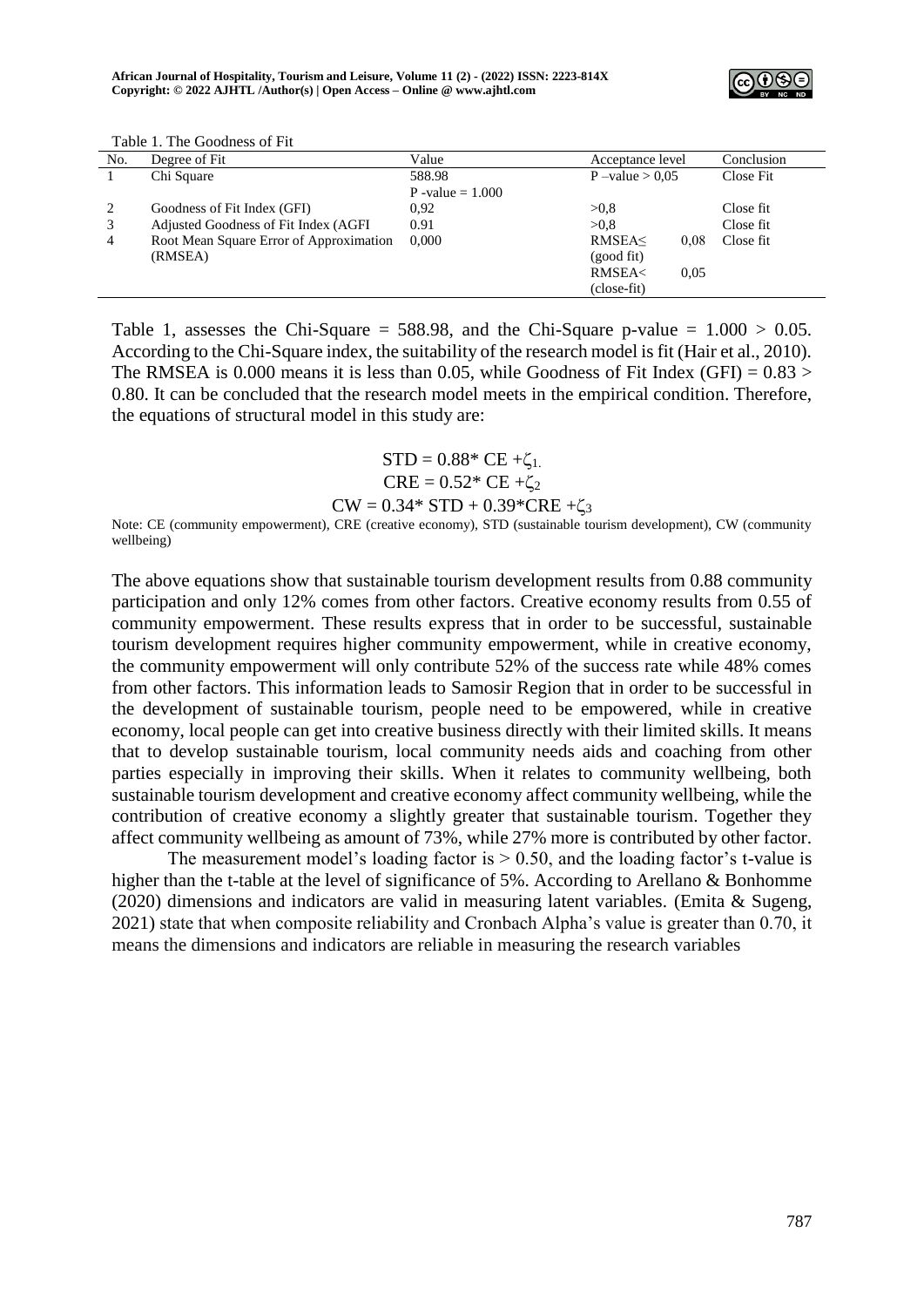



Chi-Square=588.98, df=922, P-value=1.00000, RMSEA=0.000

Figure 1. Measurements and Structural Models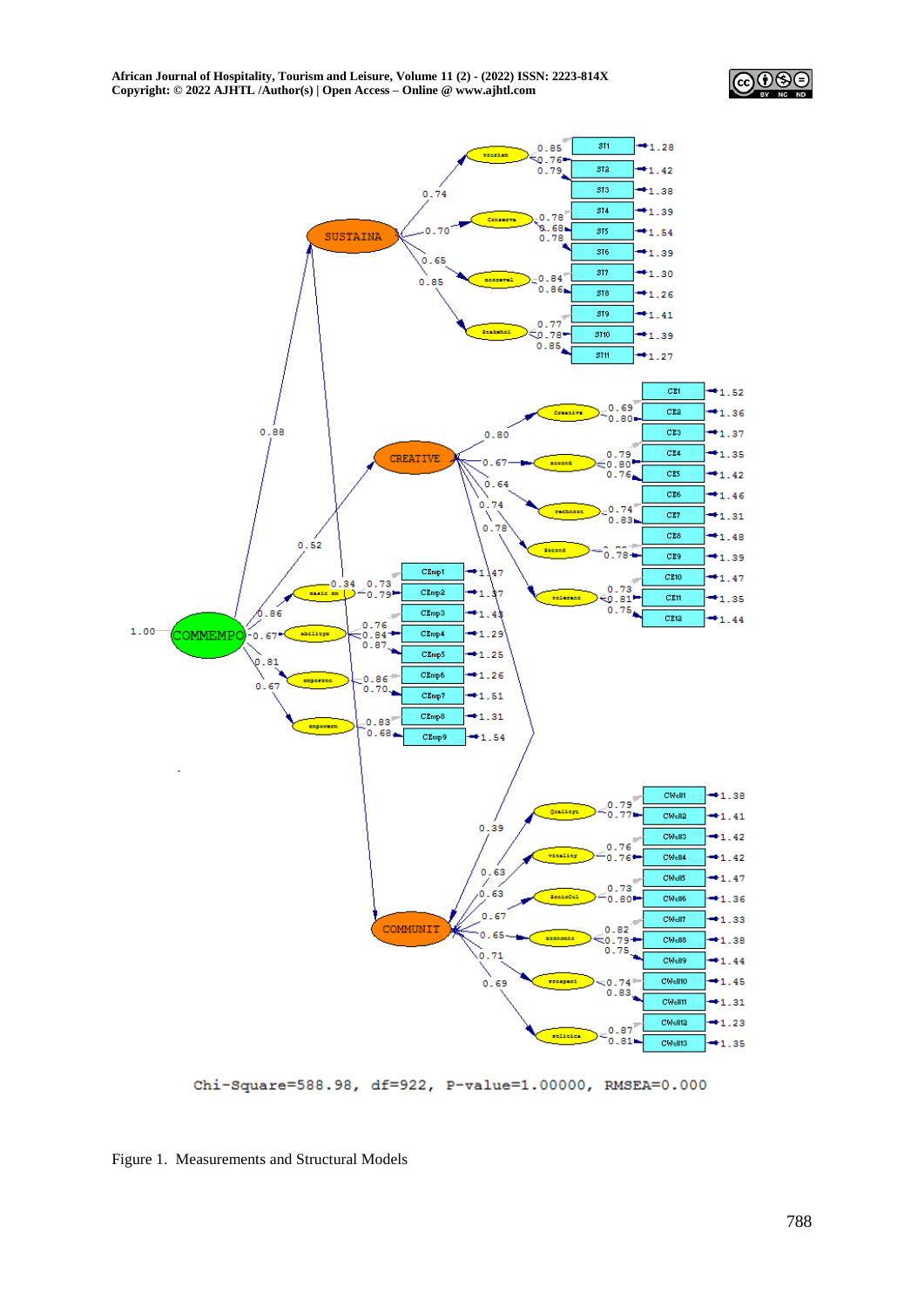

|                                      | abic 2. Dhiichsion-muicator measurement iviouer |              |                          |                                 |                             |                 |
|--------------------------------------|-------------------------------------------------|--------------|--------------------------|---------------------------------|-----------------------------|-----------------|
| <b>Variable</b>                      | <b>Dimension and Indicator</b>                  | λ            | t-value                  | Composite<br><b>Reliability</b> | Average<br><b>Extracted</b> | <b>Variance</b> |
| <b>Community</b>                     | <b>Basic Empowerment Public</b>                 | 0.86         | 6.92                     | 0,95                            | 0.62                        |                 |
| <b>Empowerment</b>                   |                                                 |              |                          |                                 |                             |                 |
|                                      | CEmp1                                           | 0,73         | $\frac{1}{2}$            |                                 |                             |                 |
|                                      | CEmp2                                           | 0,79         | 5.70                     |                                 |                             |                 |
|                                      | <b>Ability Empowerment</b>                      | 0,67         | 6.33                     |                                 |                             |                 |
|                                      | CEmp3                                           | 0,76         | $\mathbf{r}$             |                                 |                             |                 |
|                                      | CEmp4                                           | 0.84         | 6.14                     |                                 |                             |                 |
|                                      | CEmp5                                           | 0,87         | 6.18                     |                                 |                             |                 |
|                                      | <b>Empowerment Process</b>                      | 0,81         | 7.84                     |                                 |                             |                 |
|                                      | CEmp6                                           | 0,86         | L.                       |                                 |                             |                 |
|                                      | CEmp7                                           | 0,70         | 5.48                     |                                 |                             |                 |
|                                      | <b>Empowerment Community</b>                    | 0,67         | 6.15                     |                                 |                             |                 |
|                                      | CEmp8                                           | 0,83         | L.                       |                                 |                             |                 |
|                                      | CEmp9                                           | 0.68         | 4.38                     |                                 |                             |                 |
| <b>Sustainable</b><br><b>Tourism</b> | Identification of Tourism<br>Resources          | 0,74         | 3.88                     | 0,95                            | 0,63                        |                 |
|                                      | ST <sub>1</sub>                                 | 0,85         | ÷,                       |                                 |                             |                 |
|                                      | ST <sub>2</sub>                                 | 0,76         | 6.21                     |                                 |                             |                 |
|                                      | ST <sub>3</sub>                                 | 0,79         | 6.31                     |                                 |                             |                 |
|                                      | Conservation                                    | 0,70         | 3.72                     |                                 |                             |                 |
|                                      | ST4                                             | 0,78         | L.                       |                                 |                             |                 |
|                                      | ST5                                             | 0,68         | 5.26                     |                                 |                             |                 |
|                                      | ST6                                             | 0,78         | 5.59                     |                                 |                             |                 |
|                                      | <b>Economy Development</b>                      | 0,65         | 3.65                     |                                 |                             |                 |
|                                      | ST7                                             | 0.84         | $\frac{1}{2}$            |                                 |                             |                 |
|                                      | ST <sub>8</sub>                                 | 0,86         | 5.18                     |                                 |                             |                 |
|                                      | Stakeholder                                     | 0,85         | 3.86                     |                                 |                             |                 |
|                                      | ST9                                             | 0,77         | $\overline{\phantom{a}}$ |                                 |                             |                 |
|                                      | ST10                                            | 0,78         | 6.37                     |                                 |                             |                 |
|                                      | ST11                                            | 0,85         | 6.67                     |                                 |                             |                 |
| <b>Economy Creative</b>              | <b>Creative Asset</b>                           | 0,80         | 5.56                     | 0.94                            | 0.56                        |                 |
|                                      | CE1                                             | 0,69         | ÷.                       |                                 |                             |                 |
|                                      | CE <sub>2</sub>                                 |              |                          |                                 |                             |                 |
|                                      |                                                 | 0.80<br>0,67 | 4.88                     |                                 |                             |                 |
|                                      | <b>Economy Indicator</b>                        |              | 5.87                     |                                 |                             |                 |
|                                      | CE3                                             | 0,79         | L.                       |                                 |                             |                 |
|                                      | CE4                                             | 0,80         | 5.70                     |                                 |                             |                 |
|                                      | CE5                                             | 0,76         | 5.60                     |                                 |                             |                 |
|                                      | Technology Indicator                            | 0.64         | 4.79                     |                                 |                             |                 |
|                                      | CE <sub>6</sub>                                 | 0,74         | $\overline{\phantom{0}}$ |                                 |                             |                 |
|                                      | CE7                                             | 0.83         | 4.27                     |                                 |                             |                 |
|                                      | SocioCulture Indicator                          | 0,74         | 5.38                     |                                 |                             |                 |
|                                      | CE8                                             | 0,72         | ä,                       |                                 |                             |                 |
|                                      | CE9                                             | 0,78         | 4.62                     |                                 |                             |                 |
|                                      | Tolerance                                       | 0.78         | 6.11                     |                                 |                             |                 |
|                                      | CE10                                            | 0.73         | ÷,                       |                                 |                             |                 |
|                                      | CE11                                            | 0.81         | 5.68                     |                                 |                             |                 |
|                                      | CE12                                            | 0,850        | 5.52                     |                                 |                             |                 |
| <b>Community</b><br>Wellbeing        | Quality of Life                                 | 0,63         | 4.96                     | 0,95                            | 0,62                        |                 |
|                                      | CWell1                                          | 0,77         | L.                       |                                 |                             |                 |
|                                      | CWell2                                          | 0,78         | 4.19                     |                                 |                             |                 |
|                                      | Vitality                                        | 0,74         | 4.81                     |                                 |                             |                 |
|                                      | CWell3                                          | 0,78         | ÷.                       |                                 |                             |                 |
|                                      | CWell4                                          | 0,74         | 4.08                     |                                 |                             |                 |
|                                      | Socio Cultural Propserity                       | 0,67         | 4.87                     |                                 |                             |                 |
|                                      | CWell5                                          | 0,73         | ÷,                       |                                 |                             |                 |
|                                      | CWell6                                          | 0,80         | 4.31                     |                                 |                             |                 |
|                                      | <b>Economy Propserity</b>                       | 0,65         | 5.68                     |                                 |                             |                 |
|                                      | CWell7                                          | 0,82         | $\overline{a}$           |                                 |                             |                 |
|                                      | CWell8                                          | 0,79         | 5.63                     |                                 |                             |                 |
|                                      |                                                 |              |                          |                                 |                             |                 |
|                                      | CWell9                                          | 0,75         | 5.53                     |                                 |                             |                 |
|                                      | Politic Propserity                              | 0,69         | 5.92                     |                                 |                             |                 |
|                                      | CWell10                                         | 0,74         | ÷.                       |                                 |                             |                 |
|                                      | CWell11                                         | 0,83         | 4.72                     |                                 |                             |                 |

#### Table 2. Dimension-Indicator Measurement Model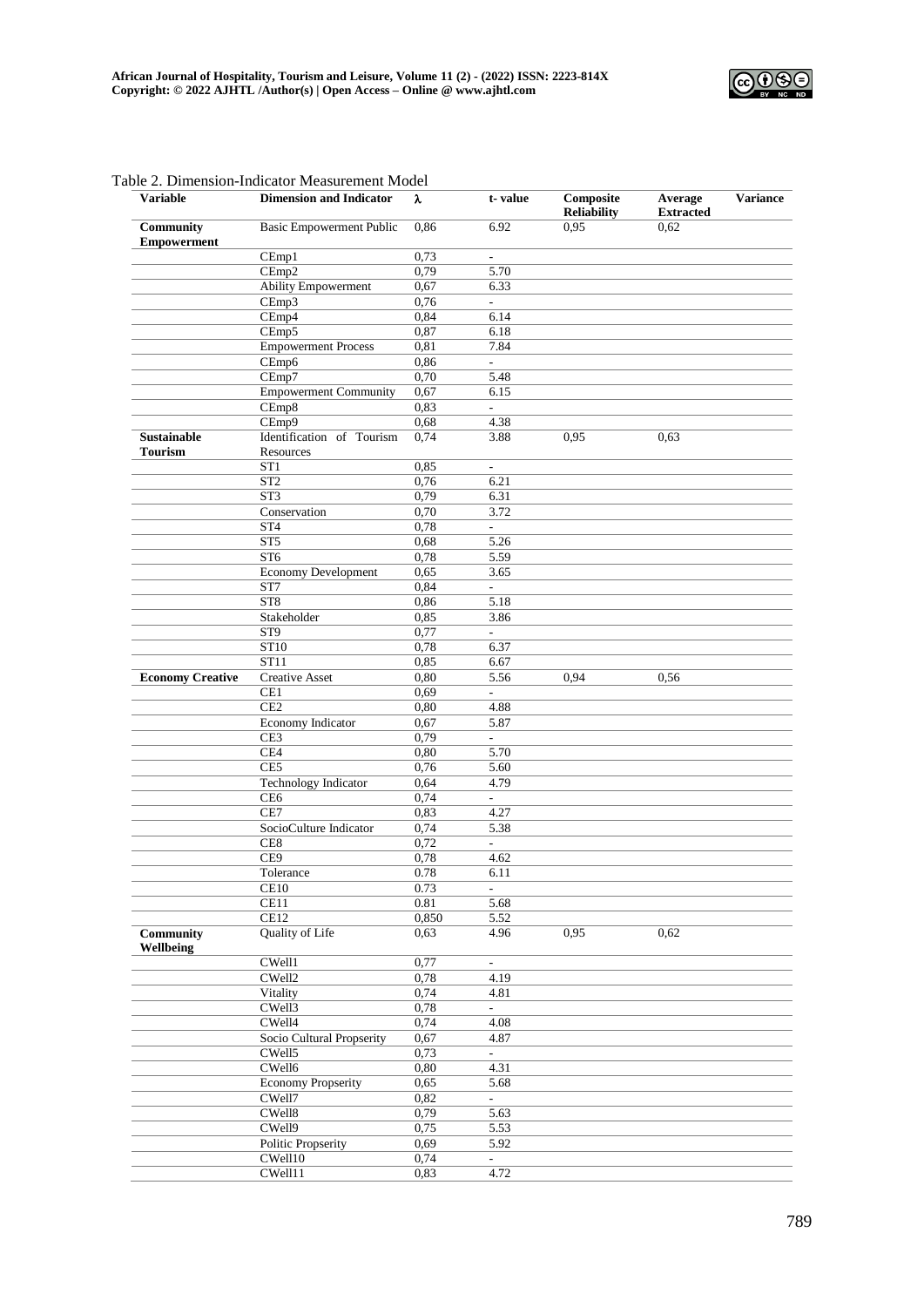

| $   -$<br>.                      | $\sim$<br>-<br>ິ          | $ -$<br>$\sim$ $\sim$ $\sim$ |
|----------------------------------|---------------------------|------------------------------|
| $\gamma$ W <sub>0</sub> .<br>. . | $\sim$ $\sim$<br>÷<br>,.o |                              |
| CVI                              | $\sim$<br>, o<br>         | $\epsilon$ 07<br>J.V         |

Based on the above table, it is obtained that the availability of natural and cultural resources that local community can explore and manage as empowerment's reason is the most important empowerment focus to ensure the success of empowerment program. Thorough monitoring on stakeholders, participation especially on improving tourist experience satisfaction and local community's quality of life are the most significant factors as building block to sustainable tourism development. The main indicators to support the success of creative economy is the quantity and quality of creative human resources so that they can explore, exploit and manage available resources for their sustainable income generation, while concern for others and ability to manage their economic life especially assuring the fulfilment of their lives' necessities are the most important aspects of community wellbeing to be obtained.

The following table shows the results of the hypothesis testing of this study.

| <b>Hypothesis</b> |                                 |         | $SE(\gamma)$ | t-calculated value | $\mathbf{R}^2$ |
|-------------------|---------------------------------|---------|--------------|--------------------|----------------|
|                   | Community                       | $0.88*$ | 0.24         | 3.64               | 0.78           |
|                   | $Empowerment$ -> Sustainable    |         |              |                    |                |
|                   | Tourism                         |         |              |                    |                |
|                   | Community                       | $0.52*$ | 0.096        | 5.44               | 0.27           |
|                   | Empowerment ->Creative Economy  |         |              |                    |                |
|                   | Sustainable                     | $0.34*$ | 0.12         | 2.77               | 0.18           |
|                   | Tourism $\rightarrow$ Community |         |              |                    |                |
|                   | Wellbeing                       |         |              |                    |                |
| 4                 | Creative Economy -> Community   | $0.39*$ | 0.11         | 2.77               | 0.21           |
|                   | Wellbeing                       |         |              |                    |                |

Table 3. Partial Testing

\*sig. at  $\alpha$ =0.05 ( t- tabel = 1.96)

Community empowerment has positive and significant direct effect on sustainable tourism with  $R^2$  =0.78, community empowerment have positif and significant direct effect on creative economy with  $R2 = 0.27$ , sustainable tourism have positif and significant direct effect on community wellbeing with  $R2 = 0$ . 18, creative economy have positif and significant direct effect on community wellbeing with  $R2 = 0.21$ , community empowerment have positif and significant indirect effect on community wellbeing through sustainable tourism with  $R2 = 0.30$ (=0.88\*0.34), community empowerment have positif and dignificant indirect effect on community wellbeing through creative economy with  $R2 = 0.20$  ( $= 0.52*0.39$ ). The hypothesis testing results in this research model are shown in Figure 2.

The four hypotheses presented in this study by implementing four variables were tested including community empowerment, sustainable tourism, creative economy and community wellbeing with research results that can be explained that all the hypotheses proposed are significant and acceptable. The value of the four hypotheses tested has a t-value > 1.96 so that the hypothesis is declared significant. The significance test shows that the greatest value of the four research variables is indicated by the influence of community empowerment on creative economy with a value of  $t = 5.44$ . Empowerment process and economy indicator are two indicators that have major contribution in strengthening community empowerment. This means that process empowerment and economy indicator are able to strengthen community empowerment so that they are able to support the development of creative economy in order to make tourism improvement successful during health crises. In addition, the result that has another significant value that is quite high is the effect of community empowerment on sustainable tourism with a value of  $t = 3.64$ . The contribution of identification of tourism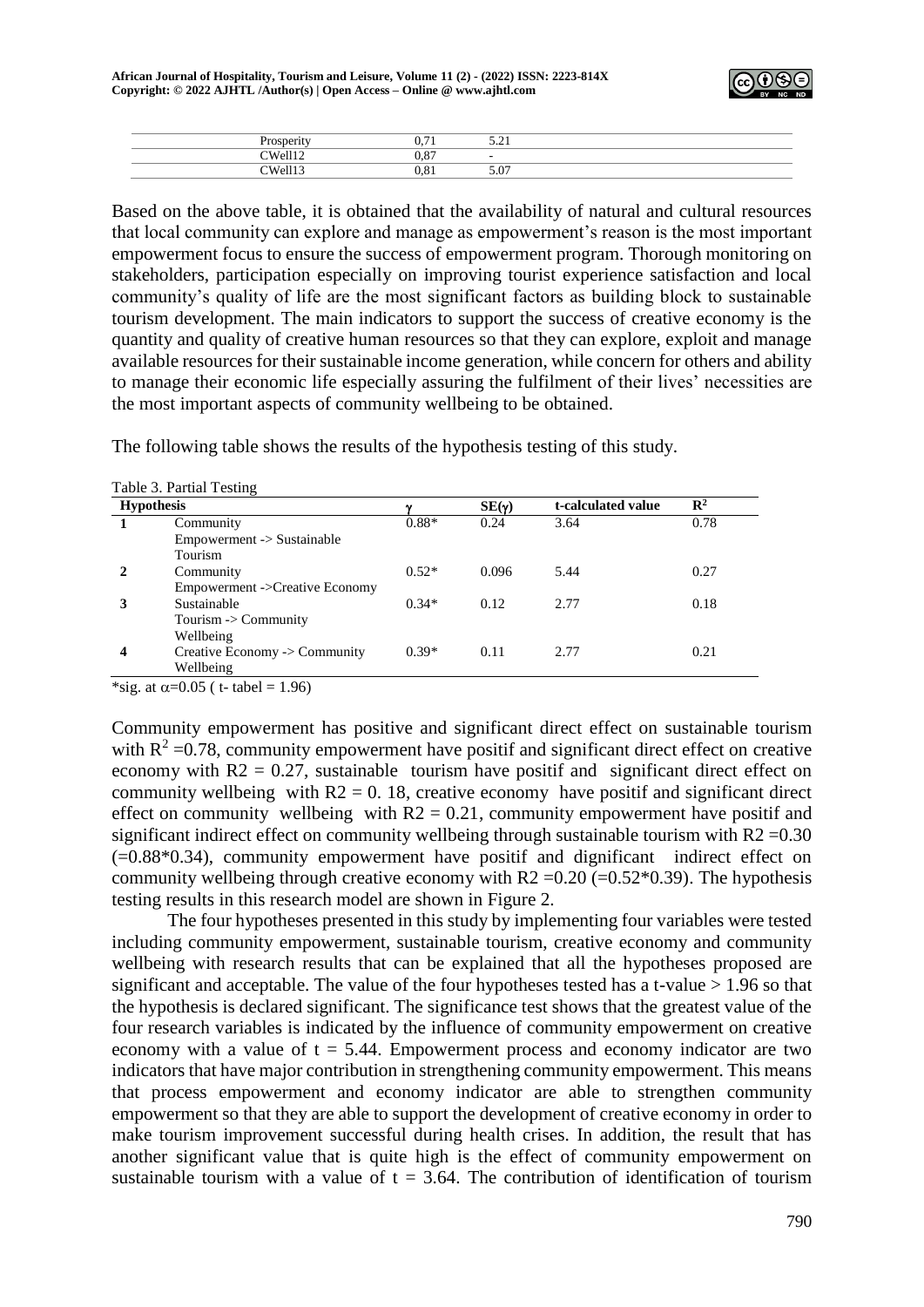

resources and stakeholders plays an important role in developing sustainable tourism in tourism industry so that it can encourage tourism business growth and even be able to optimally increase community wellbeing.



Figure 2. Research finding

## **Conclusions**

Referring to the analysis presented in this study, the development of tourism especially in Samosir Regency, requires the emphasis on strengthening community empowerment, sustainable tourism, creative economy and community wellbeing. From this study it is indicated that community empowerment has significant effects on sustainable tourism development and creative economy, while sustainable tourism has a significant effect on community wellbeing, and creative economy has also a significant effect on community wellbeing. Tourism has an important role in mediating the relationship between community empowerment and community wellbeing (Elshaer et al., 2021). Increased tourism economic performance is able to create a positive trend towards tourism which has an impact on perceived community wellbeing (Suess et al., 2018). The empowerment process and economic indicators are the dominant indicators in creating a sustainable tourism industry. In addition, identification of tourism resources and stakeholders also has an important contribution in supporting tourism businesses that are able to strengthen community wellbeing in providing a variety of business opportunities so as to improve the community's economy.

The implication of the study is that sustainable tourism and creative economy can be utilized in empowering local people in rural area. The important indicator for empowerment is the availability of tourism resources as they can support the success of empowerment. In sustainable tourism development, thorough monitoring on stakeholders' participation especially in achieving tourist experience satisfaction and local community's quality of life are the most important aspects. The main factor to support the success of creative economy is the quantity and quality of creative human resources in the community, while concern for others and ability to manage economic life to ensure the fulfilment of life's necessities are the most important aspects of community wellbeing. The research findings are expected to be a reference for various tourism industry stakeholders especially in relation to planning and adopting the concept of sustainable tourism development that will enable them to build creative economy-based businesses in order to achieve community wellbeing.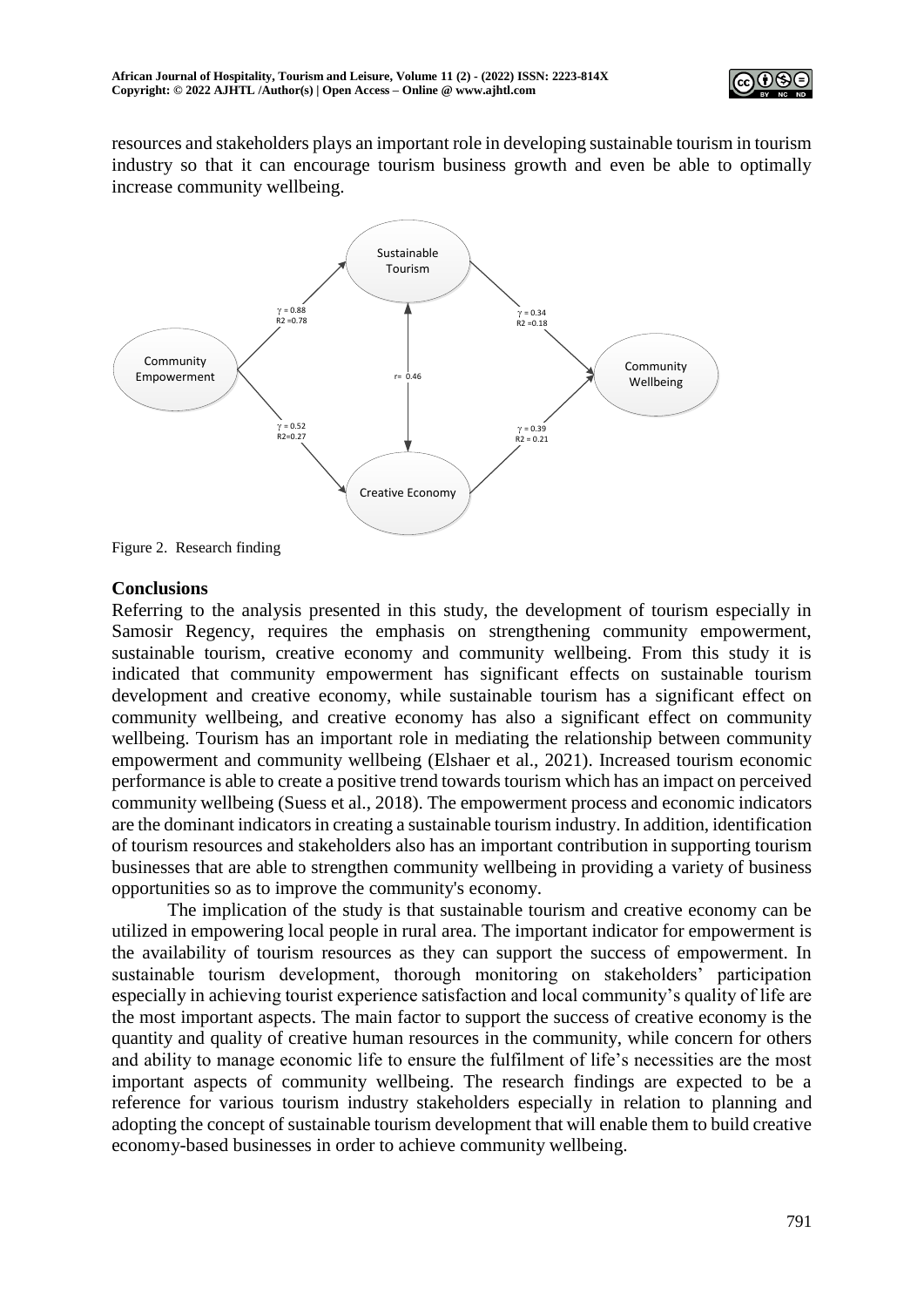

# **References**

- Adi, I. R. (2013). *Intervensi Komunitas & Pengembangan Masyarakat Sebagai Upaya Pemberdayaan Masyarakat*. Jakarta: PT Raja Grafindo Persada.
- Al-Dajani, H. & Marlow, S. (2013). Empowerment and Entrepreneurship: A Theoretical Framework. *International Journal of Entrepreneurial Behaviour and Research*, 19(5), 503–524.
- Ani, F., Ramlan, N., Jaes, L., Damin, A., Halim, H., Khadijah, S., Abu, S. & Ahmad, S. (2017). Applying Empowerment Approach in Community Development. *The 1st International Conference on Social Sciences*, 1–2.
- Arellano, M. & Bonhomme, S. (2020). Recovering Latent Variables by Matching. *CeMMAP Working Papers CWP2/20.*
- Atkinson, S., Bagnall, A., Corcoran, R. & South, J. (2017). *What is Community Wellbeing ? Conceptual Review*. Available at https://whatworkswellbeing.org [Retrieved 15 May 2022].
- Birendra, K. C., Dhungana, A. & Dangi, T. B. (2021). Tourism and the Sustainable Development Goals: Stakeholders' Perspectives from Nepal. *Tourism Management Perspectives*, 38 (100822), 1–11.
- Boccella, N. & Salerno, I. (2016). Creative Economy, Cultural Industries and Local Development. *Procedia - Social and Behavioral Sciences*, 223, 291–296.
- Boǧa, S. & Topcu, M. (2020). Creative Economy: A Literature Review on Relational Dimensions, Challanges, and Policy Implications. *Economics*, 8(2), 149–169.
- Bouquillion, P. & Le Corf, J. B. (2010). *Les Industries Créatives et l'économie Créative Dans Les Rapports Officiels Européens*, *Rapport Pour le Département des Statistiques du Ministère de la Culture et de la Communication*. Available at http://www.observatoire-

omic.org/pdf/Bouquillion\_LeyCorf\_Icrea\_Europe\_rapport\_OMIC\_1.pdf. [Retrieved 15 May 2022].

- Butarbutar, R. R. & Soemarno, S. (2012). Community Empowerment Efforts In Sustainable Ecotourism Management In North Sulawesi, Indonesia. *Jurnal Pembangunan dan Alam Lestari*, 3(1), 1–7.
- Calderón-Vargas, F., Asmat-Campos, D. & Chávez-Arroyo, P. (2021). Sustainable Torism Policies in Peru and their Link with Renewable Energy: Analysis in The Main Museums of The Moche Route. *Heliyon*, 7 (e08188), 1–12.
- Constantino, P. A. L., Carlos, H. S. A., Ramalho, E. E., Rostant, L., Marinelli, C. E., Teles, D., Fonseca-Junior, S. F., Fernandes, R. B. & Valsecchi. (2012). Empowering Local People Through Community-Based Resource Monitoring: A Comparison Between Brazil and Namibia. *Ecology and Society*, 17(4), 1–14.
- Cunningham, C. E., Woodward, C. A., Shannon, H. S., MacIntosh, J., Lendrum, B., Rosenbloom, D. & Brown, J. (2002). Readiness for Organizational Change: A Longitudinal Study Of Workplace, Psychological and Behavioural Correlates. *Journal of Occupational and Organizational Psychology*, 75, 377–392.
- Elshaer, I., Moustafa, M., Sobaih, A. E., Aliedan, M. & Azazz, A. M. S. (2021). The Impact of Women's Empowerment on Sustainable Tourism Development: Mediating Role of Tourism Involvement. *Tourism Management Perspective,* 38 (100815), 1–12.
- Emita, I. & Sugeng, I. S. (2021). The Effect of Professional Competence and Organizational Culture on Performance English Teacher. *Priviet Social Sciences Journal*, 1(2), 1–6.
- Farsani, N. T., Coelho, C. & Costa, C. (2011). Geotourism and Geoparks As Novel Strategies For Socio-Economic Development In Rural Areas. *International Journal of Tourism Research*, 13(1), 68–81.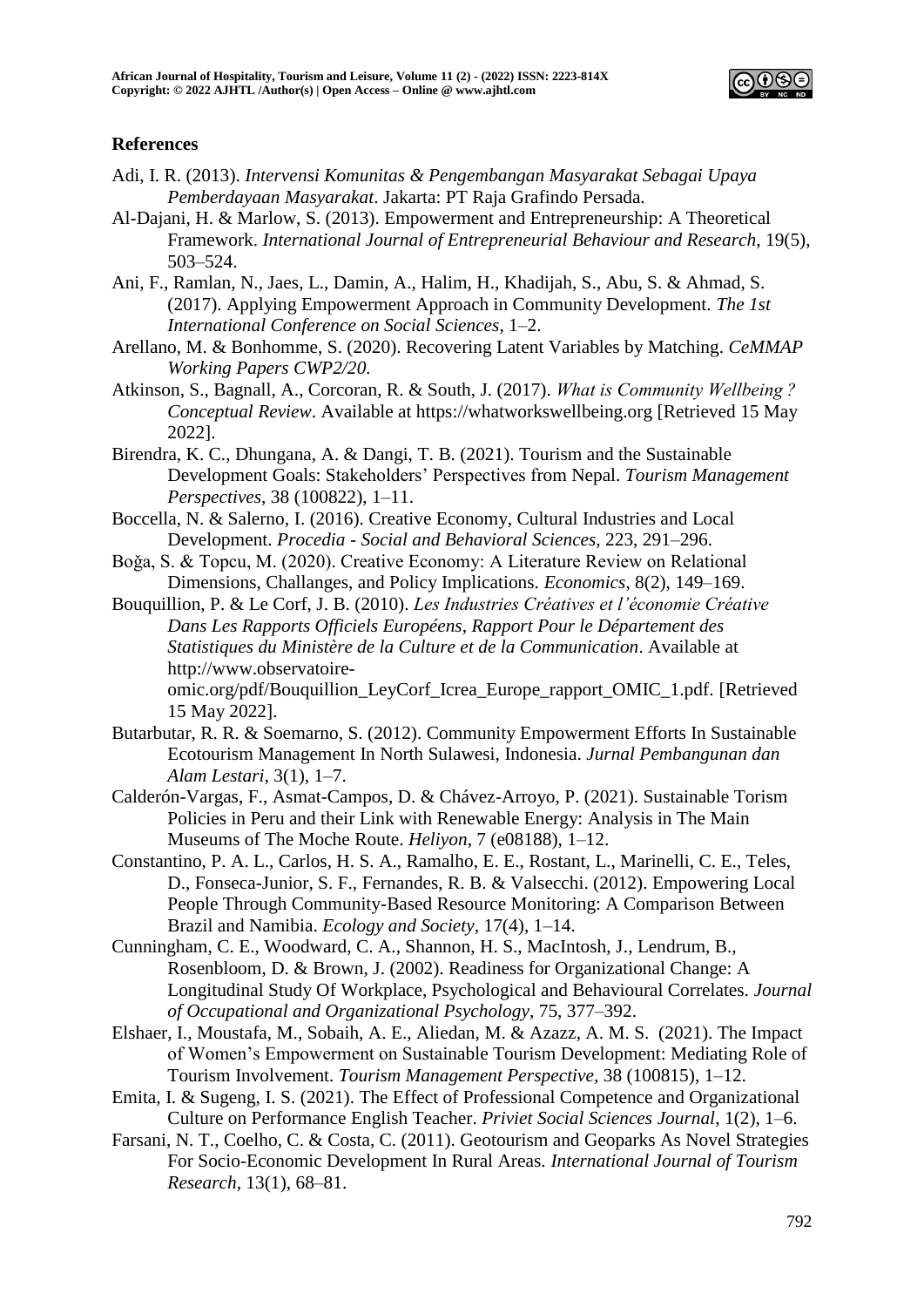

- Florida, R. & Adler, P. (2020). The Creative Class and The Creative Economy. *Encyclopedia of Creativity (Third Edition)*, 222–225.
- Gillam, C. & Charles, A. (2019). Community Wellbeing: The Impacts of Inequality, Racism And Environment on A Brazilian Coastal Slum. *World Development Perspectives*, 13, 18–24.
- Gordon, J. E. (2018). Geoheritage, Geotourism and The Cultural Landscape: Enhancing The Visitor Experience and Promoting Geoconservation. *Geosciences (Switzerland)*, 8(4), 1–24.
- Hajar, S., Supriyono, B., Khairul Muluk, M. R. & Said, A. (2021). Tourism Potential Planning Based Governance in The Lake Toba Area. *Italienisch*, 11(2), 549–558.
- Harahap, R. H. (2017). The Influence of Socio-Economic, Cultural, and Environmental Ethical Factors on the Development of the Capacity of Managing Lake Toba Ecosystem. *Advances in Social Science, Education and Humanities Research*, 81.
- Ife, J. (2016). *Community Development in an Uncertain World*. Port Melbourne: Cambridge University Press.
- Khalid, S., Ahmad, M. S., Ramayah, T., Hwang, J. & Kim, I. (2019). Community Empowerment and Sustainable Tourism Development : The Mediating Role of Community Support for Tourism. *Sustainability*, 11(6248), 1–14.
- Maryani, D. (2022). Strategy of Community Empowerment on The Leather Craft Creative Economy in Sidoarjo Province East Java. *International Journal of Entrepreneurship*, 26(1), 1–12.
- McCrea, R., Walton, A. & Leonard, R. (2019). Rural Communities and Unconventional Gas Development: What's Important For Maintaining Subjective Community Wellbeing and Resilience Over Time?. *Journal of Rural Studies*, 68, 87–99.
- Moscardo, G. & Murphy, L. (2016). Using Destination Community Wellbeing To Assess Tourist Markets: A Case Study of Magnetic Island, Australia. *Journal of Destination Marketing and Management*, 5(1), 55–64.
- Munro, E. (2017). Building Soft Skills in The Creative Economy: Creative Intermediaries, Business Support and The 'Soft Skills Gap. *Poetics*, 64, 14–25.
- Mwesiumo, D., Halfdanarson, J. & Shlopak, M. (2022). Navigating The Early Stages of A Large Sustainability-Oriented Rural Tourism Development Project: Lessons From Træna, Norway. *Tourism Management*, 89 (104456), 1–11.
- Nainggolan, M. F., Turnip, F. F., Tampubolon, G. M., Saragih, W. M. A., & Turnip, A. (2021). Tourism Development Strategy for the Lake Toba Area. *Proceedings of the International Conference on Culture Heritage, Education, Sustainable Tourism, and Innovation Technologies (CESIT2020)*, 638–646.
- Obradović, S., Stojanović, V., Kovačić, S., Jovanovic, T., Pantelić, M. & Vujičić, M. (2021). Assessment of Residents' Attitudes Toward Sustainable Tourism Development - A Case Study of Bačko Podunavlje Biosphere Reserve, Serbia. *Journal of Outdoor Recreation and Tourism*, 35(100384), 1–12.
- Pratt, A. C. (2021). The Creative Economy and Sustainable Development. *City, Culture and Society*, 25(100393).
- Raharjo, E. P., Sarjana, S. & Safitri, M. (2022). Transportation Infrastructure Planning In Supporting Disaster Mitigation : Case Study in Mount Gamalama. *Jàmbá - Journal of Disaster Risk Studies*, *14*(1), 1–11.
- Ratna, W. D. P., Rizal, N., Riza, B. S. & Dimyati, M. (2021). Empowering Community Through Creative Economy As A Disaster Risk Reduction Strategy in Indonesia. *E3S Web of Conferences*, 2–5.
- Scheyvens, R., Carr, A., Movono, A., Hughes, E., Higgins-Desbiolles, F. & Mika, J. P.